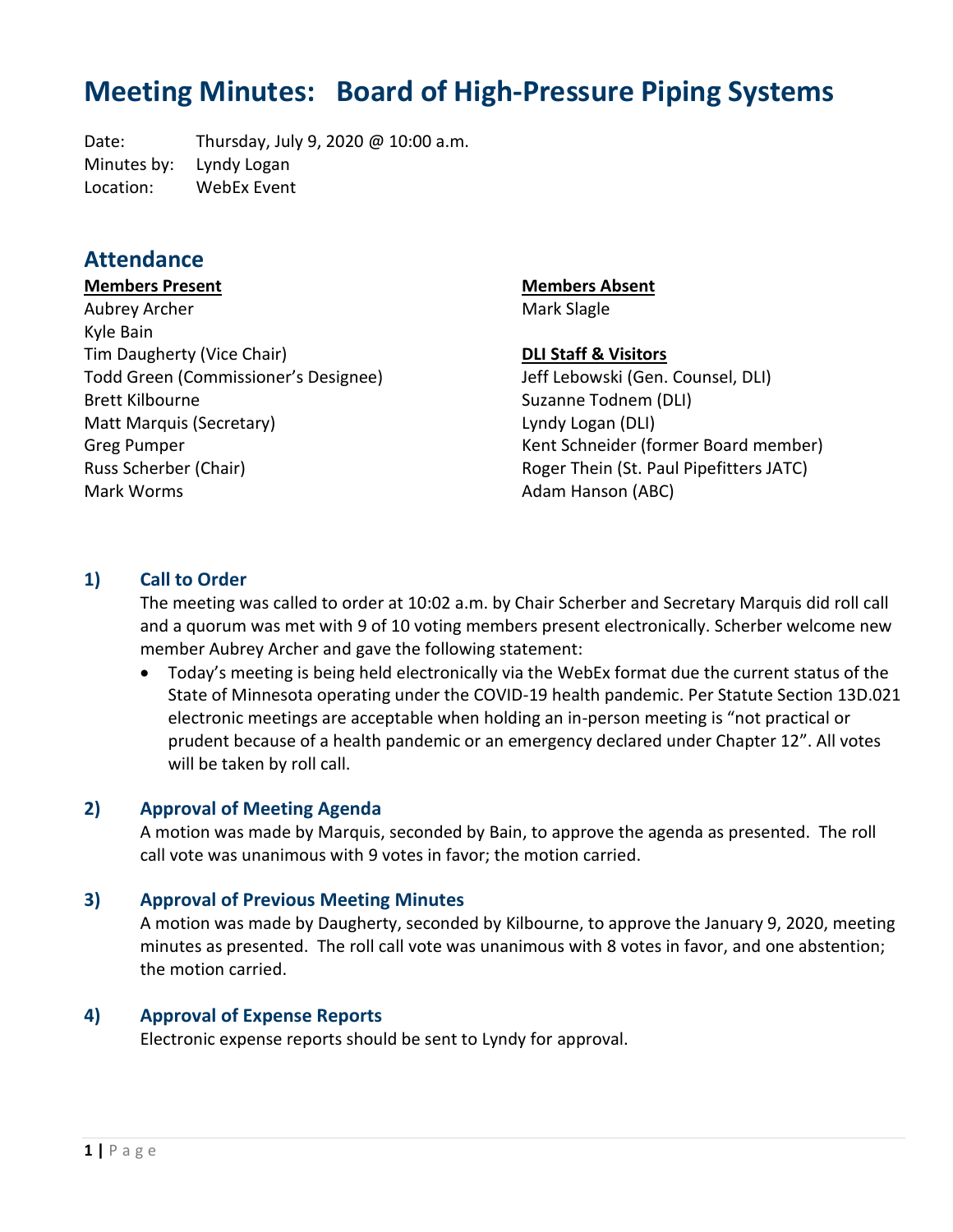# **5) Regular Business**

## **A. Licensing and permitting**

Todd Green gave an update on iMS, the department's new web-based permitting/inspection system that replaced eTrakit.

# **6) Special Business**

**A.** The meeting was turned over to Todd Green, Commissioner's Designee, for election of officers.

## • **Chair**

Matt Marquis nominated Russ Scherber. The roll call vote was unanimous with 9 votes in favor and Scherber was re-elected as Chair.

## • **Vice-Chair**

Russ Scherber nominated Tim Daugherty. The roll call vote was unanimous with 9 votes in favor and Daugherty was re-elected as Vice-Chair.

## • **Secretary**

Russ Scherber nominated Matthew Marquis. The roll call vote was unanimous with 9 votes in favor and Marquis was re-elected as Secretary.

The meeting was turned back over to Chair Scherber.

# **B. Member and alternate appointment to the Construction Codes Advisory Council (CCAC)**

- Scherber said he would continue serving as the CCAC representative. Russ Scherber was re-appointed as the CCAC representative.
- Tim Daugherty said he would continue serving as the CCAC alternate. Scherber reappointed Daugherty as the CCAC alternate.

# **C. Code Adoption – Green**

- Green said he communicated with Tony Lundell, IIAR Director of Standards and Safety, regarding the Ammonia Code and publishing likely won't occur until Dec. 1, 2020, or later. ASME B31.1 will be published in 2020. Green recommended that the Board wait until the October 2020 meeting to discuss any rulemaking efforts. The rulemaking process is lengthy, and it makes more sense to wait until the Board can consider rulemaking once both codes are available.
- Bain agreed with waiting on rulemaking and asked Green if he could supply the Board with ASME B31.1 once published. Green said he will order for the Board when available and the Board can then start an informal review process and comparison.

# **6. Complaints**

Nothing brought forth

#### **7. Open Forum**

Attendees were instructed to use the "chat" and "raise your hand" features to address the Board and attendees sent a chat to all panelists indicating they had no questions for the Board.